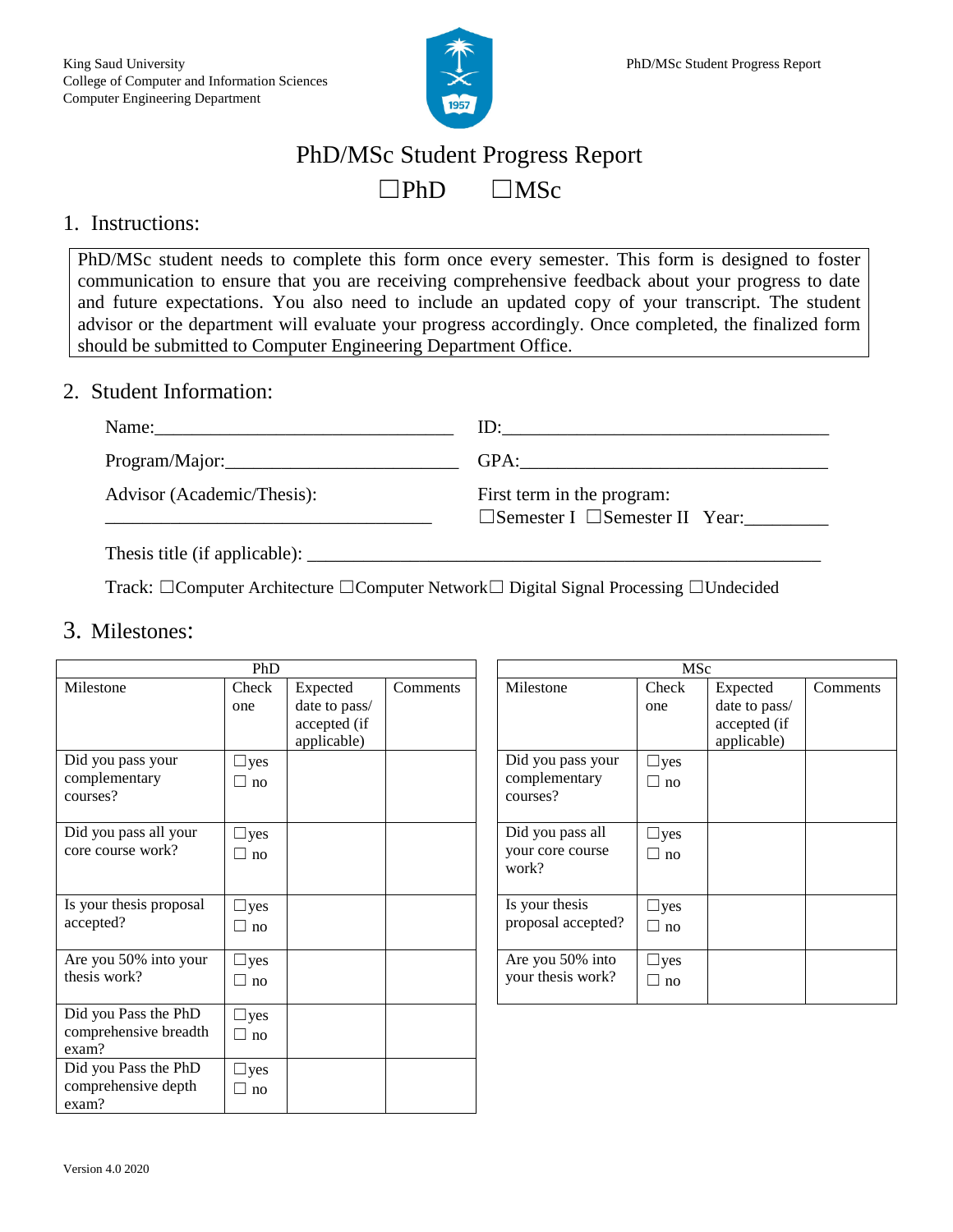

#### 4. Goals for Next Evaluation Period: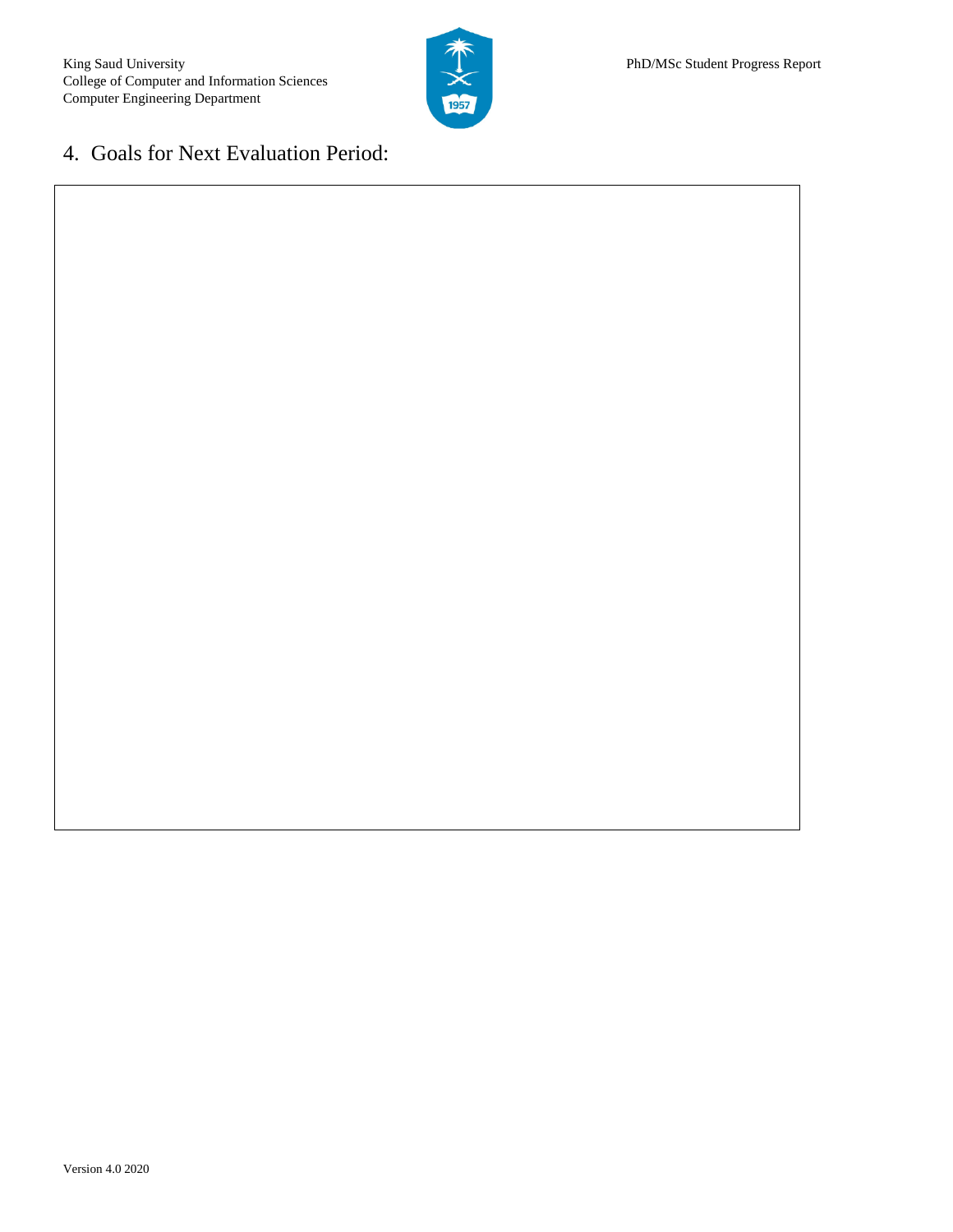

### 5. Long Term Plan:

### 6. Proposed Date for Next Report:

\_\_\_\_\_\_\_\_\_\_\_\_\_\_\_\_\_\_\_\_\_\_\_\_\_\_\_\_\_\_\_\_\_\_\_\_\_\_\_